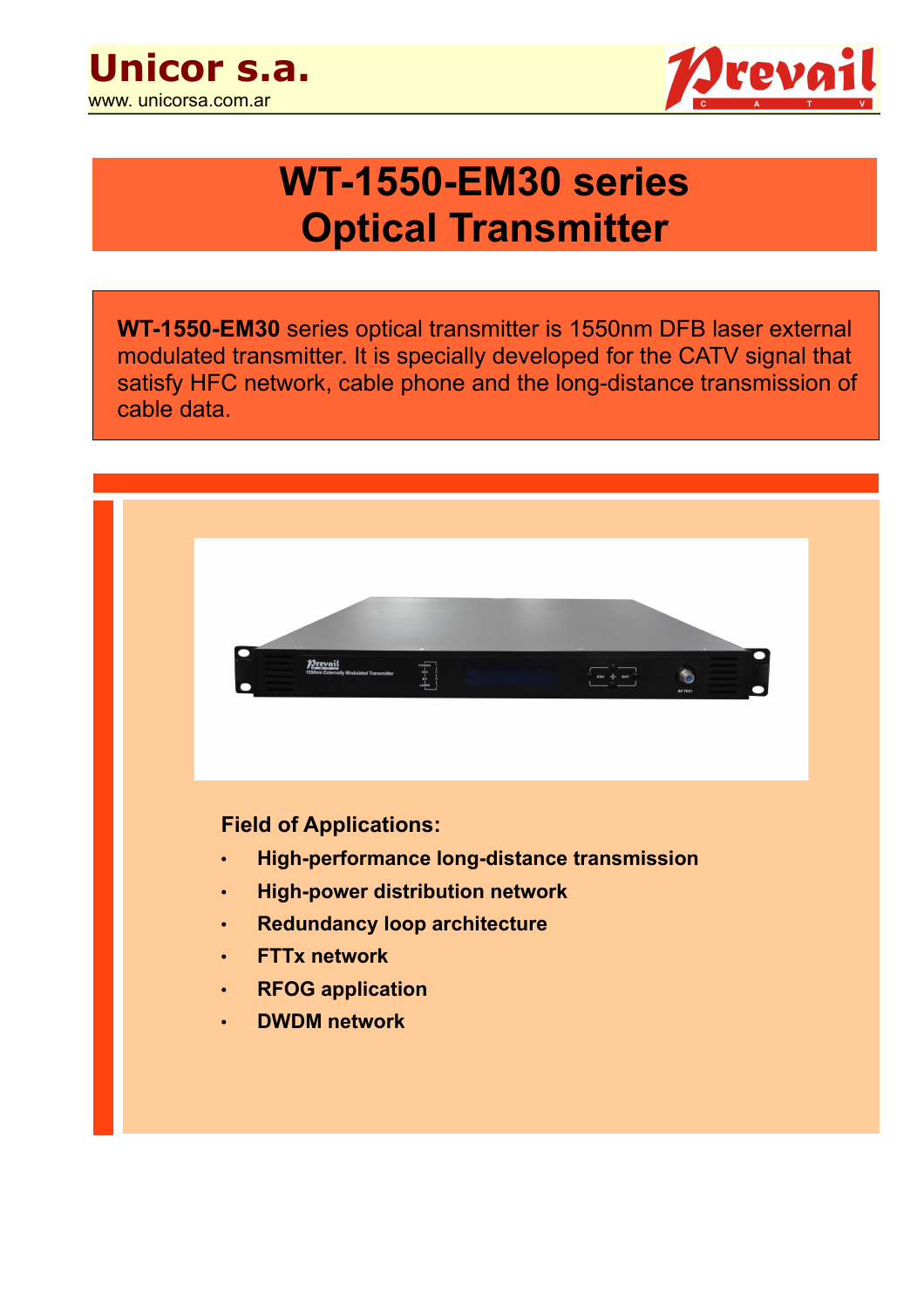

#### **Working principle**

WT-1550-EM30 series transmitter has 7 function modules: RF control, DFB laser, optical modulator, SBS control, CSO control, communication/display control and power supply.

Automatic gain control circuit (AGC) or manual gain control circuit (MGC) amplifies the RF signal. AGC or MGC control makes the optical modulator maintain a suitable input level. We use root-mean-square (RMS) optical modulation degree (OMI) to indicate this value.

We recommend general users using the AGC function, and special users can use the MGC function to adjust the CNR/CSO/CTB performance indexes.

The core of transmitter is the optical modulator. The DFB CW laser that works in the 1550nm nearby input the optical modulator, make the laser intensity changed follow the external RF signal voltage, and then generate the AM optical signal.

Stimulated Brillouin Scattering (SBS) occurs when the optical fiber incident optical power is greater than a certain threshold value. SBS generate the lower frequency backscattered light which will attenuate the transmission light and return to the laser then destroy its performance. Cause the laser optical power fluctuation, generate large noise, and seriously deteriorate the system carrier to noise ratio (CNR). To improve the SBS threshold, WT-1550-EM30 series optical transmitter adopts SBS control technology which is independent researched and developed by ourselves, the threshold up to 19dBm.

The optical modulator output two-way optical signals. Elicit partial signal from one way input an InGaAs photodiode. This detection optical signal has two functions:

 1) Detect whether the laser is normal working. Once the output optical power is 2dB lower than standard power, appear alarm.

 2) Detect CSO distortion to optimize the bias point of the optical modulator. The detector circuit normal working need at least two carrier signal input that interval is 24MHz. There is CSO initialization program in the boot process. If the CSO install failed, the RF indicator will flash red, see details in 6.2 Troubleshooting.



**Block Diagram**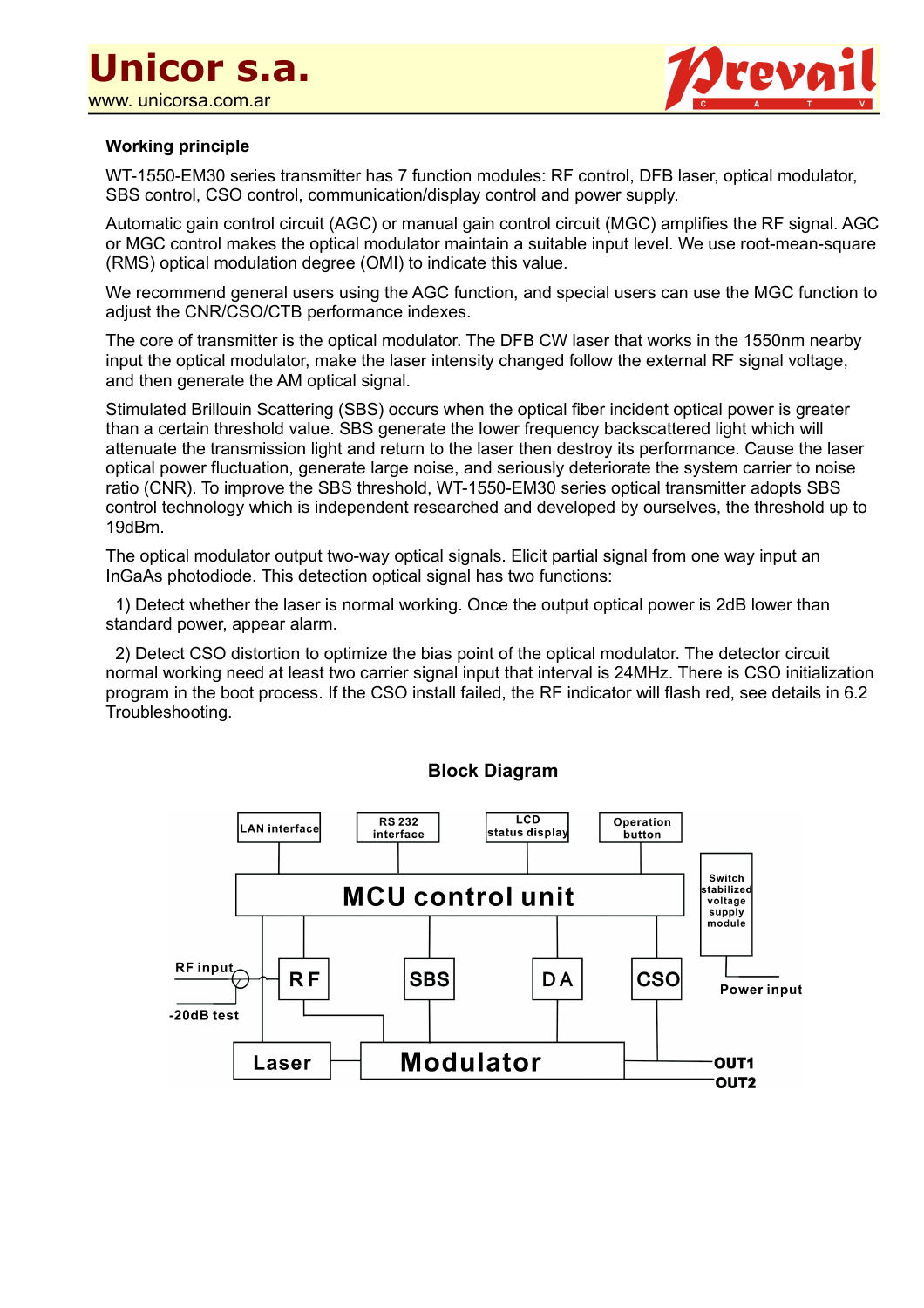**Unicor s.a.**  www. unicorsa.com.ar



### **Specification**

#### **Optical Parameters**

| <b>Item</b>                           | <b>Unit</b> | <b>Value</b>                                 |
|---------------------------------------|-------------|----------------------------------------------|
| <b>Optical Wavelength</b>             | nm          | $1545$ ------1560 (or specified by the user) |
| Side-mode Suppression ratio           | dB          | >30                                          |
| <b>Relative Intensity Noise</b>       | dB/Hz       | $< -160$                                     |
| <b>Wavelength Adjustment</b><br>Range | GHz         | $+/-50GHz$                                   |
| <b>Optical Power</b>                  | dBm         | $2*7, 2*8, 2*9, 2*10$                        |
| <b>SBS Threshold Value</b>            | dBm         | +13-----+19 (Continuously adjustable)        |
| <b>Laser Linewidth</b>                | MHz         | 0.3                                          |

## **Model Test Indicators**

| <b>Test Model</b>                 | C <sub>42</sub> | <b>D59</b> | <b>D84</b> |
|-----------------------------------|-----------------|------------|------------|
| <b>Channel Plan</b>               | CENELEC42       | PAL D59    | PAL D84    |
| <b>Channel Number TV/FM/QAM64</b> | 42/0/0          | 59/0/0     | 84/0/0     |
| <b>Bandwidth Noise</b>            | 5               | 5          | 5          |
| <b>CNR Tx/Rx</b>                  | 55.5            | 54.0       | 52.5       |
| <b>CNR Link 1</b>                 | 55.0            | 53.5       | 52.0       |
| <b>CNR Link 2</b>                 | 53.0            | 52.5       | 50.5       |
| <b>CNR Link 3</b>                 | 50.5            | 50.5       | 49.0       |
| CSO Tx/Rx and Link 1              | 64              | 65         | 65         |
| CSO Link 2                        | 63              | 65         | 65         |
| CSO Link 3                        | 62              | 64         | 63         |
| <b>CTB</b>                        | 65              | 65         | 65         |

#### **Test conditions**

|                   | <b>First stage</b><br><b>EDFA</b> | <b>First</b><br>paragraph<br>fiber length | <b>Second</b><br>stage<br><b>EDFA</b> | <b>Second</b><br>paragraph<br>fiber length | <b>RX</b> |
|-------------------|-----------------------------------|-------------------------------------------|---------------------------------------|--------------------------------------------|-----------|
| Tx/Rx             | <b>No</b>                         | No                                        | No                                    | no                                         | 0dBm      |
| Link 1            | <b>No</b>                         | 35km                                      | no                                    | no                                         | 0dBm      |
| Link 2            | 16dBm                             | 65km                                      | no                                    | no                                         | 0dBm      |
| Link <sub>3</sub> | 13dBm                             | 50km                                      | 13dBm                                 | 50 <sub>km</sub>                           | 0dBm      |